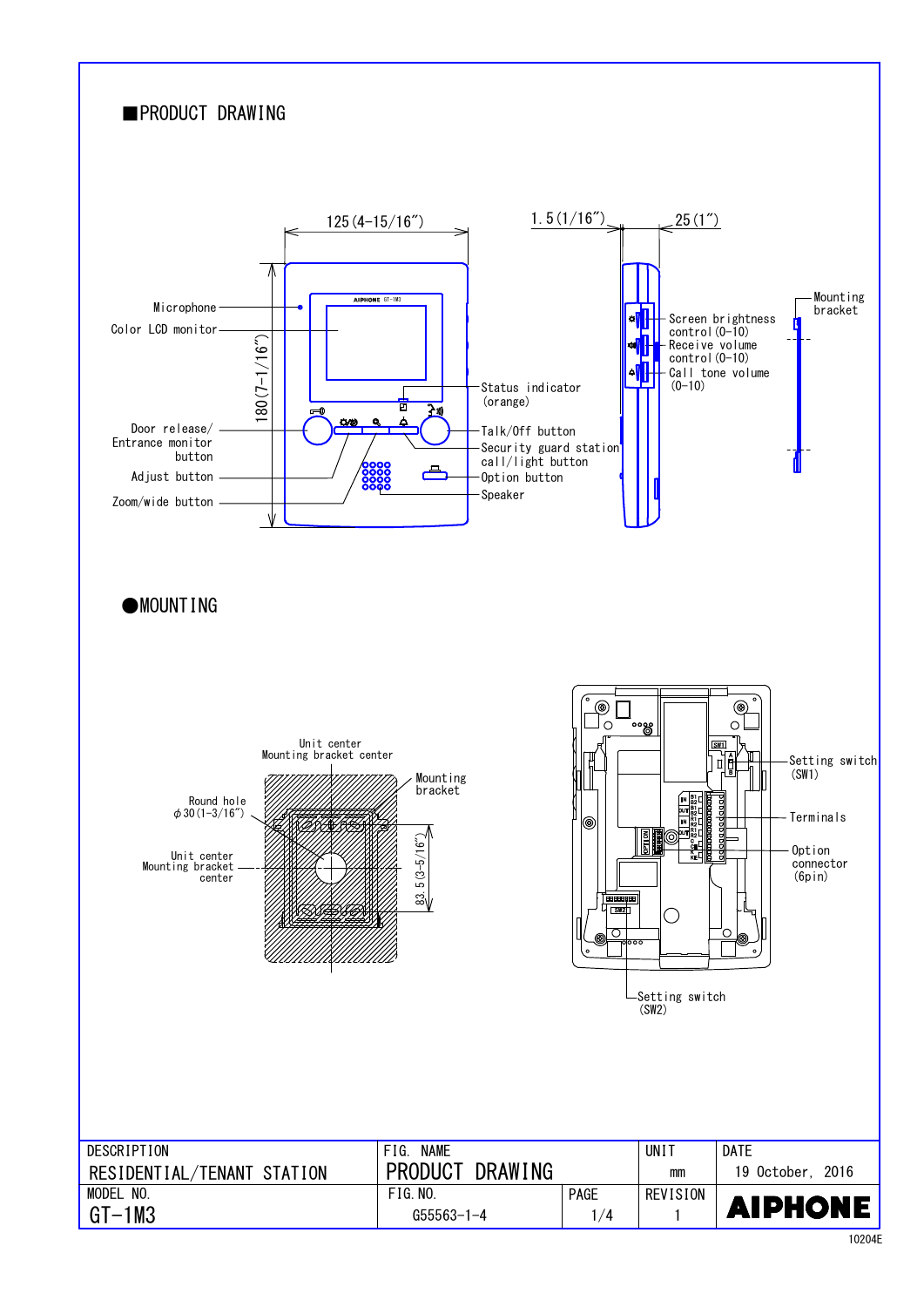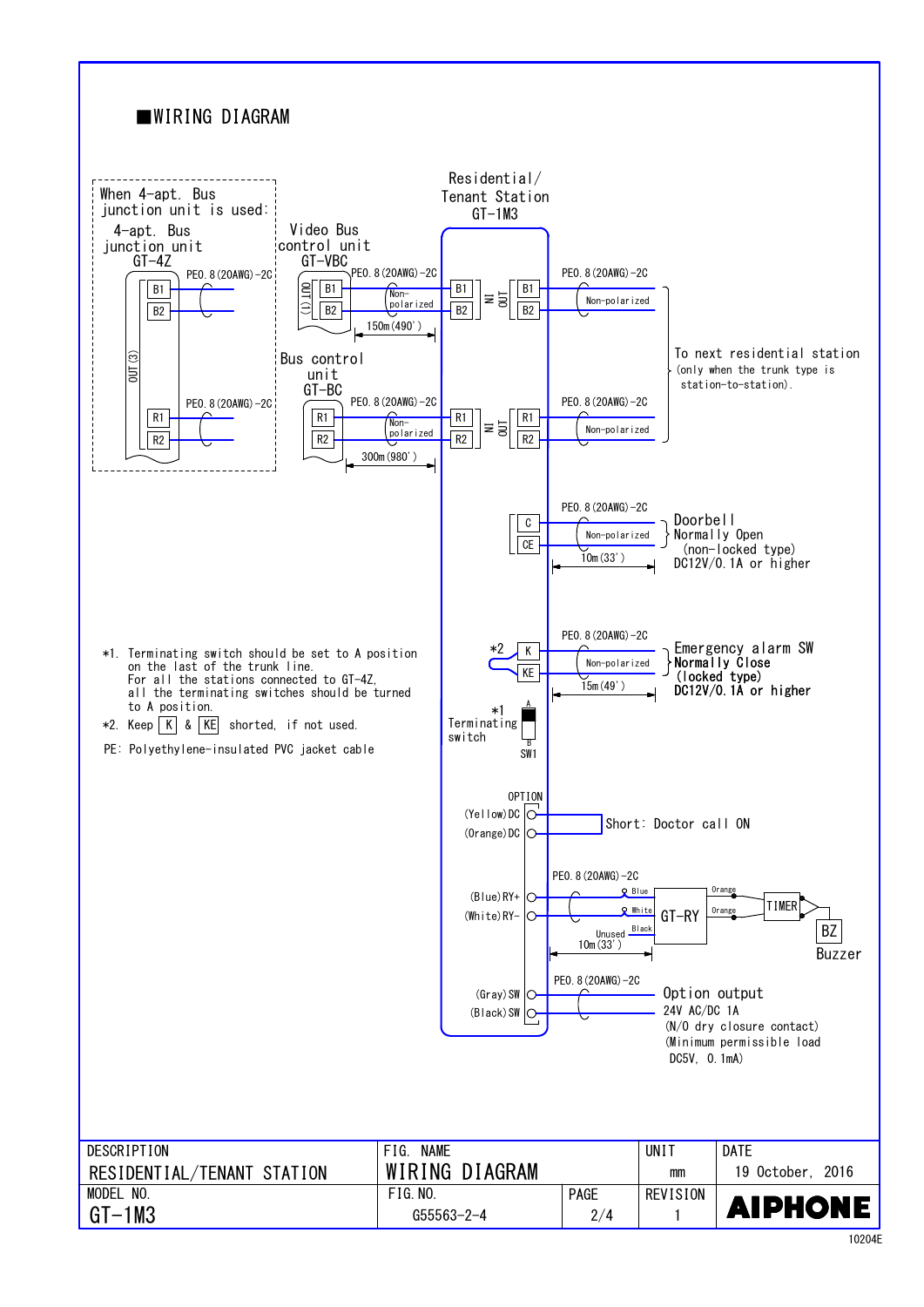#### ■RESTRICTIONS

- Smooth voice switching for auto voice actuation system may be hindered by talking voice strength or ambient noise, etc.
- Up to 4 Residential/tenant stations can be resistered per one room number.
	- Only the following combinations of master stations are possible:
	- GT-1M3  $\times$  2 + GT-1A or GT-1D  $\times$  Max. 2.
	- GT-1M3  $\times$  1 + GT-1A or GT-1D  $\times$  Max. 3.
- The mounting location shoud be more than 20cm (7-7/8") away from other electronic cordless telephone, etc. equipment, for example AC units, floor heating controller, wireless router or
- The mounting location shoud be more than 1m (3.3') away from radio or TV sets.

### **EXPENSIVE CONSTRUCTIONS ON WIRING**

● For wiring, it is recommended to use a single PVC jacketed cable with PE(polyethylene) insulation.<br>The contract of the contract of the contract of the contract of the contract of the contract of the contract o

PARALLEL CABLE COAXIAL CABLE OF CONDUCTORS

- The following cables cannot be used;
- Individual conductors
- ・ Coaxial cable ●
- ・ Twisted pair cable ●
- Cable with conductors in odd number
- Keep the intercom wires more than 30cm(12") away from AC power lines, as they may cause noise or other malfunctions. When using an existing cable run, the system may not work properly due to the type of the existing cables. In that case, it will be necessary to install new cables.
- Unused connector lead wire should be cut and insulated.

### ■FUNCTIONS

- by pressing the TALK button. ● Receive calls from entrance stations and security guard stations enable communication
- Call security guard stations, 2-way communication. ●
- Activate door release by pressing the Door release button (while receiving a call from or communicating with an Entrance station).
- Light control available when receiving a call from an Entrance station
- Receive calls from an optional doorbell. ●
- transfer is made to Security guard station.) Receiving Emergency alarm from optional external devices.(Emergency call tone sounds and ●
- Status indicator lights up in orange while speaking.
- Backlight compensation by pressing ADJUST button while monitor is on. (Low light compensation at night. Distinguishing between day and night is automatically done by the entrance station.)
- ZOOM & WIDE camera control by pressing ZOOM & WIDE button while monitor is on.
- Monitoring audio/video of entrance station by pressing Door release button at standby, timed out in 30 sec.
- Push-to-talk button for approx. 2 sec. to switch to push-to-talk mode. ●
- When call tone volume is set 0, status indicator will flash. ●
- Option button: Controls external device such as entrance light.

| DESCRIPTION                | <b>NAME</b><br>FIG.    |             | UN I     | <b>DATE</b>          |
|----------------------------|------------------------|-------------|----------|----------------------|
| RESIDENTIAL/TENANT STATION | RESTRICTIONS/FUNCTIONS |             | mm       | 2016<br>18 November. |
| MODEL<br>NO.               | FIG. N0.               | <b>PAGE</b> | REVISION |                      |
| $GT-1M3$                   | G55563-3-4             | 3/4         |          | <b>AIPHONE</b>       |